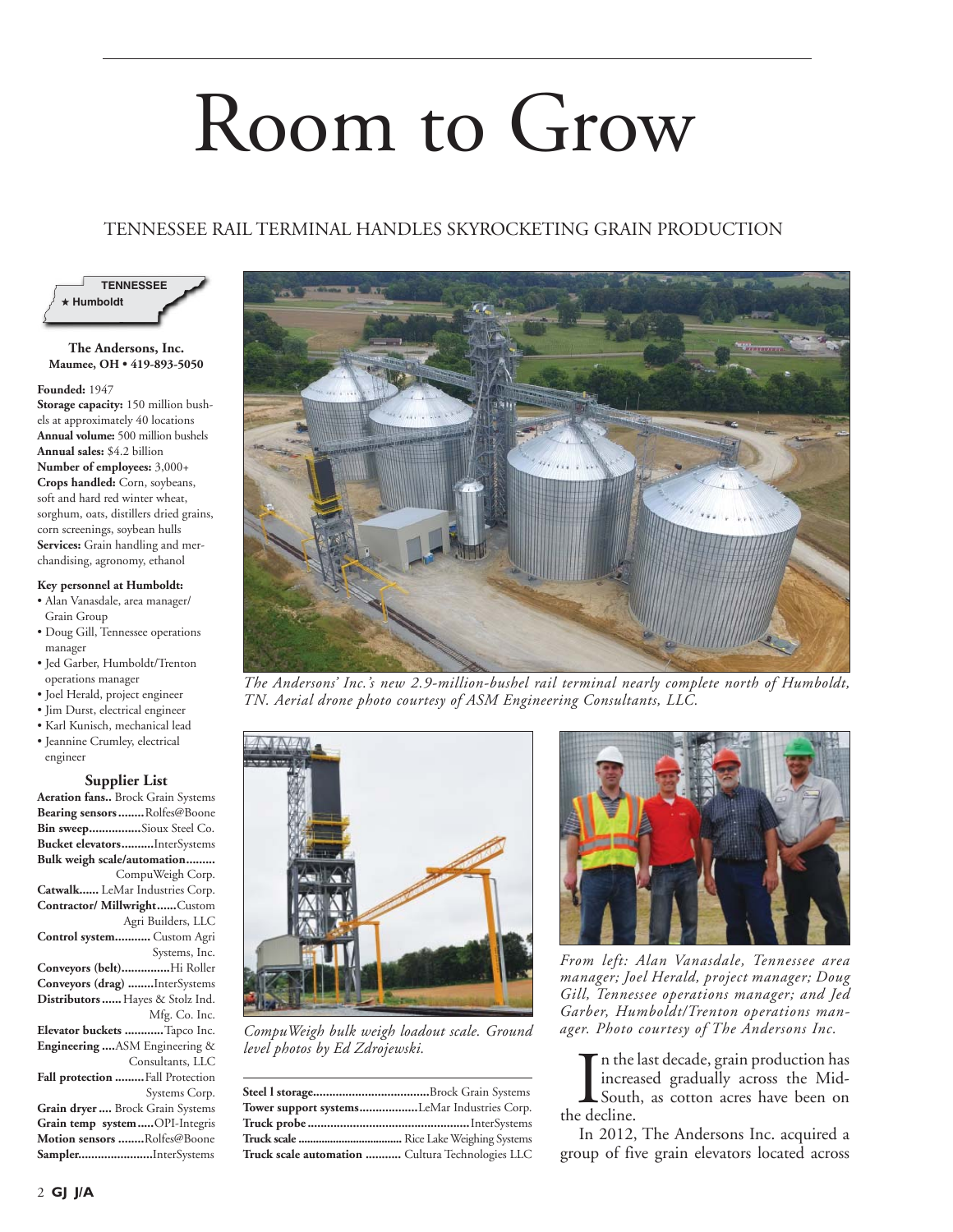

*Brock tower dryer is fired by natural gas and rated at 4,700 bph at five points of moisture removal.*

western Tennessee. A combination of larger, more efficient harvesting equipment and increasing production made it hard for The Andersons' Trenton, TN facility (731-855-3971) to keep pace. The 2.5-million-bushel Trenton facility is landlocked in town sandwiched between the town and wetlands with minimal space for growth. The facility also needed a number of upgrades.

"After a lengthy evaluation process, we decided to go outside of town and start a new site that provides room for future growth," says Alan Vanasdale, The Andersons Tennessee area manager. "We looked at approximately 10 different sites across the area and realized the best opportunity was to be centered near Trenton."

The new facility at Humboldt, TN

(731-784-3212) is located seven miles south of Trenton and four miles north of Humboldt. The Trenton facility will remain in operation and work in conjucntion with the new 2.9-million-bushel steel rail terminal at Humboldt, which went into operation in June 2016. Vanasdale comments that the new location was ideal for an elevator, with quick access to the four-lane U.S. Highway 45W.

This location also is served by the West Tennessee Railroad (WTNN), the same short-line that serves the Trenton facility.

The Andersons loads unit trains on the WTNN, with connections to the CSX, Norfolk Southern, Kansas City Southern, and Canadian National Class I railroads.

To construct the facility, The Andersons hired Custom Agri Builders, LLC, Washington, IN (812-257-1115), as general contractor and millwright on the project. The contractor's sister operation, Custom Agri Systems Inc., Napoleon, OH (419-599-5180), provided electrical and automation systems on the project. Both divisions are veterans of a variety of  $\blacktriangleright$ 



# Q-SAGE Air Screen Cleaner

The Q-SAGE Air Screen Cleaner product line is designed and manufactured with heavy-duty components providing reliability and long service life

Custom machine application options allow for modern, efficient Q-SAGE Air Screen Cleaners to fit or retrofit into existing seed and grain plant facilities providing effective upgrade solutions

O-SAGE Air Screen Cleaners can be manufactured to accommodate legacy screen inventories from other manufacturers providing improved overall equipment upgrade costs

Optional 60 inch wide screens provide additional capacity at minimal investment

Enhanced Air System for precise control of product aspiration



Total enclosed unit option available - easily accessible

# Q-SAGE Debearder

Multiple sizes and capacities to meet varied and stringent through-put requirements

Main drum diameters from 8" to 20"

Drum lengths from 18" to 72"

15" and 20" drums constructed of abrasion resistant plate for long life and wear resistance

Dust Hood on discharge is standard on all models

Many applications - Cereals; turf, forage and prairie grass seed; wild flower

Office: 989.775.2424 Fax: 989.772.9451

Location: 2150 JBS Trail - Mt. Pleasant, MI 48858 **Response No. 31**

Email: Info@q-sage.com

Mailing: P.O. Box 749 - Mt. Pleasant, MI 48804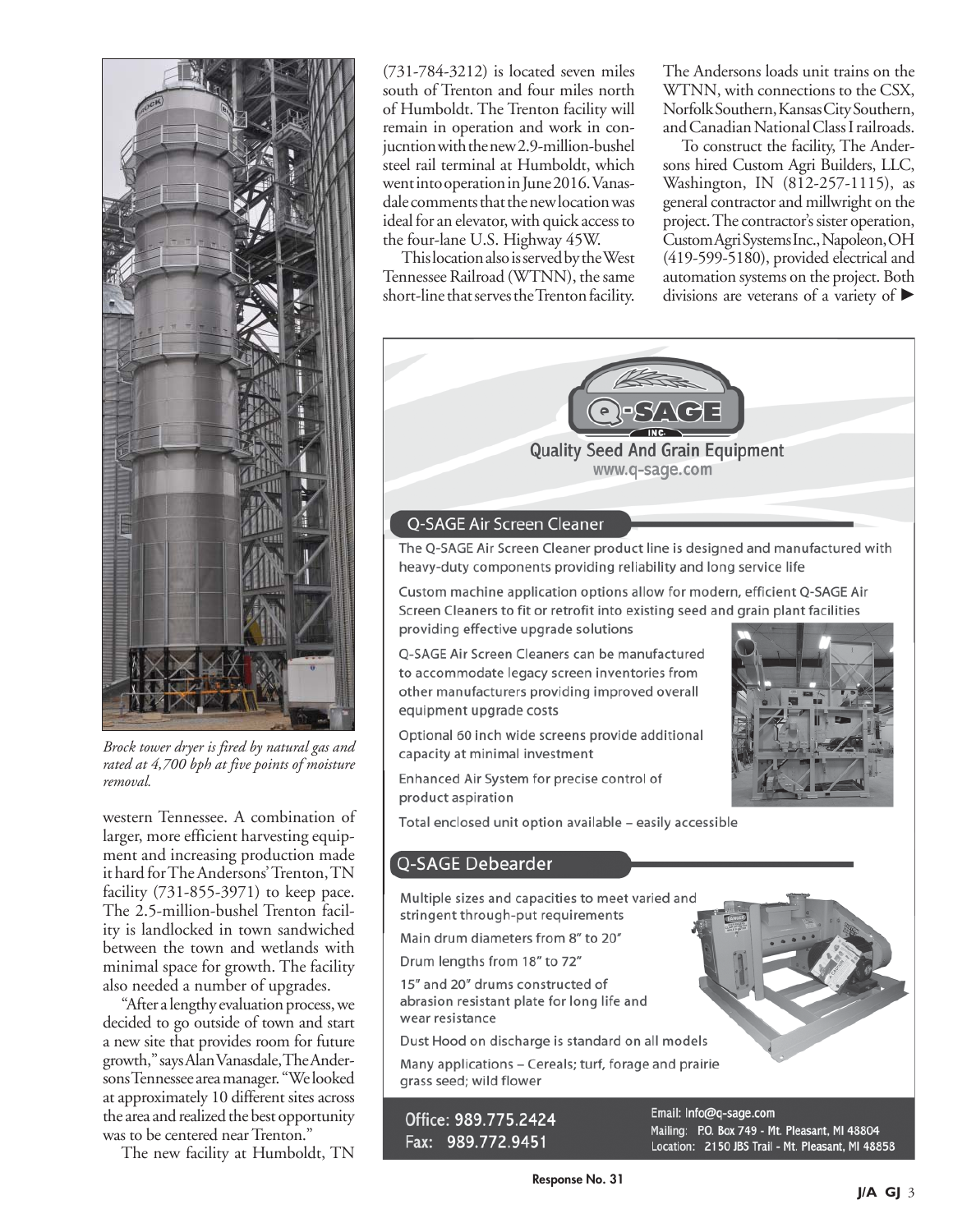

*Rice Lake pitless inbound-outbound truck scale and InterSystems truck probe adjacent to the facility office building and grain lab.*

projects for The Andersons in Indiana, Michigan, and Ohio. Site work was performed by Delta Contracting Co., LLC, Humboldt (731-784-3053).

In addition, ASM Engineering & Consultants LLC, Andover, KS (316- 260-5895), performed engineering work on the project.

Construction on the elevator began in August 2015. The project was budgeted at \$20 million, but the final figure will not be known before September.

# **Extra Sturdy Storage**

The terminal consists of seven Brock corrugated steel tanks – four large 690,000-bushel long-term tanks, a 100,000-bushel wet tank, and two 20,000-bushel hopper tanks, one for screenings and one for general blending.

Vanasdale notes that the big tanks had to be designed for seismic events due to western Tennessee's proximity to the potentially volatile New Madrid fault directly across the Mississippi River. "We were limited to 32 rings tall, although we would have preferred to go up 35 rings," he says.